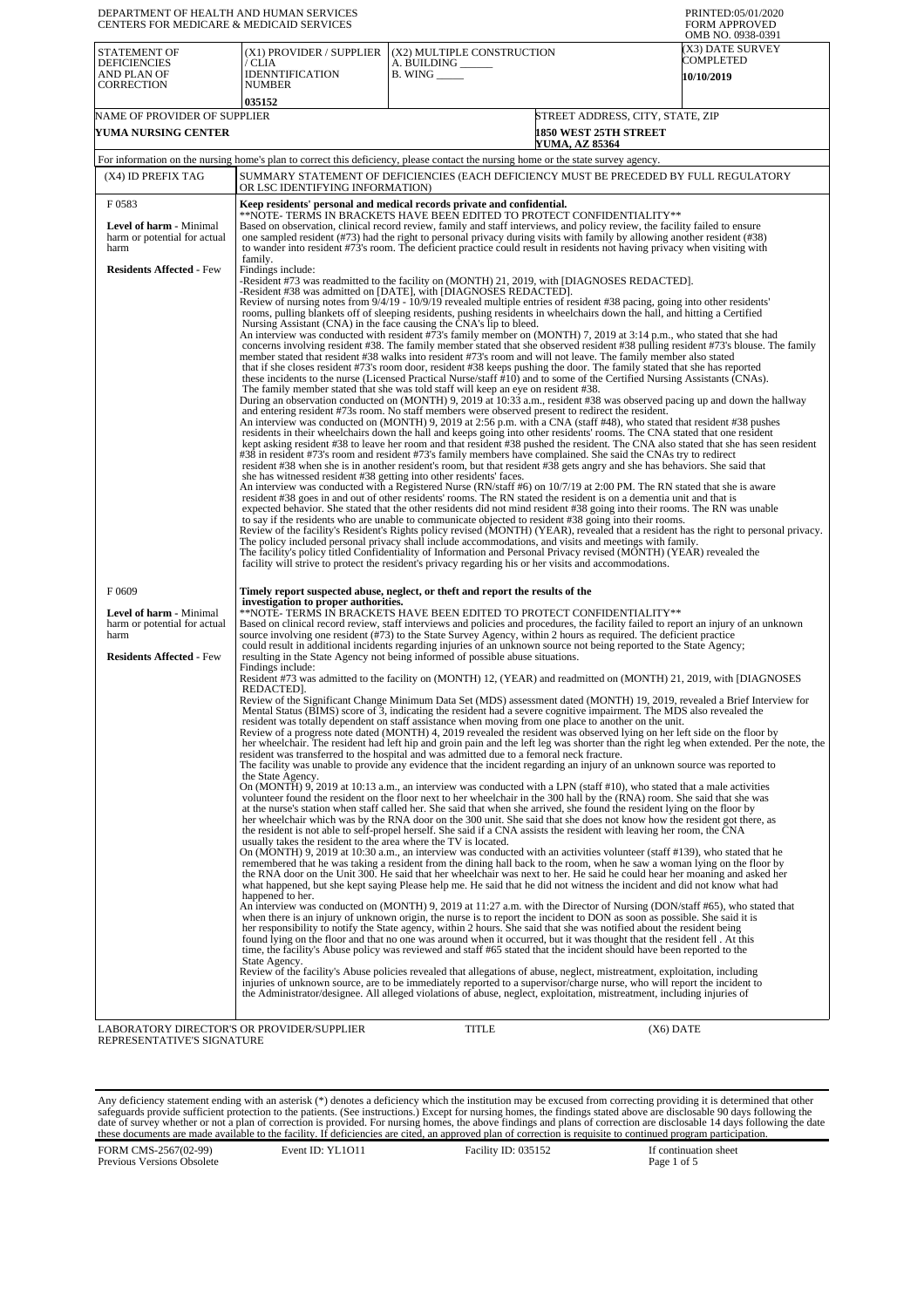| DEPARTMENT OF HEALTH AND HUMAN SERVICES<br><b>CENTERS FOR MEDICARE &amp; MEDICAID SERVICES</b>              |                                                                                                                                                                                                                                                                                                                                                                                                                                                                                                                                                                                                                                                                                                                                                                                                                                                                                                                                                                                                                                                                                                                                                                                                                                                                                                                                                                                                                                                                                                                                                                                                                                                                                                                  |                                                                                                                                                                                                                                                                                                                                                                                                                                                                                                                                                                                                                                                                                                                                                                                                                                                                                                                                                                                                                                                                                                                                                                                                                                                                                                                                                                                                                                                                                                                                                                                                                                                                                                                                                                                                                                                                                                                                                                                                                                                                                                                                                                                                                                                                                                                                                                                                                                                                                                                                                                                                                                                                                                                                                                                                                                                                                                                                                                                                                                                                                                                                                                                                                                                                                                                                                                                                                                                                                                                                                                                                                                                                                                                                                                                                                      | PRINTED:05/01/2020<br><b>FORM APPROVED</b><br>OMB NO. 0938-0391                                                                           |  |
|-------------------------------------------------------------------------------------------------------------|------------------------------------------------------------------------------------------------------------------------------------------------------------------------------------------------------------------------------------------------------------------------------------------------------------------------------------------------------------------------------------------------------------------------------------------------------------------------------------------------------------------------------------------------------------------------------------------------------------------------------------------------------------------------------------------------------------------------------------------------------------------------------------------------------------------------------------------------------------------------------------------------------------------------------------------------------------------------------------------------------------------------------------------------------------------------------------------------------------------------------------------------------------------------------------------------------------------------------------------------------------------------------------------------------------------------------------------------------------------------------------------------------------------------------------------------------------------------------------------------------------------------------------------------------------------------------------------------------------------------------------------------------------------------------------------------------------------|----------------------------------------------------------------------------------------------------------------------------------------------------------------------------------------------------------------------------------------------------------------------------------------------------------------------------------------------------------------------------------------------------------------------------------------------------------------------------------------------------------------------------------------------------------------------------------------------------------------------------------------------------------------------------------------------------------------------------------------------------------------------------------------------------------------------------------------------------------------------------------------------------------------------------------------------------------------------------------------------------------------------------------------------------------------------------------------------------------------------------------------------------------------------------------------------------------------------------------------------------------------------------------------------------------------------------------------------------------------------------------------------------------------------------------------------------------------------------------------------------------------------------------------------------------------------------------------------------------------------------------------------------------------------------------------------------------------------------------------------------------------------------------------------------------------------------------------------------------------------------------------------------------------------------------------------------------------------------------------------------------------------------------------------------------------------------------------------------------------------------------------------------------------------------------------------------------------------------------------------------------------------------------------------------------------------------------------------------------------------------------------------------------------------------------------------------------------------------------------------------------------------------------------------------------------------------------------------------------------------------------------------------------------------------------------------------------------------------------------------------------------------------------------------------------------------------------------------------------------------------------------------------------------------------------------------------------------------------------------------------------------------------------------------------------------------------------------------------------------------------------------------------------------------------------------------------------------------------------------------------------------------------------------------------------------------------------------------------------------------------------------------------------------------------------------------------------------------------------------------------------------------------------------------------------------------------------------------------------------------------------------------------------------------------------------------------------------------------------------------------------------------------------------------------------------------|-------------------------------------------------------------------------------------------------------------------------------------------|--|
| <b>STATEMENT OF</b><br><b>DEFICIENCIES</b><br>AND PLAN OF<br><b>CORRECTION</b>                              | (X1) PROVIDER / SUPPLIER<br>/ CLIA<br><b>IDENNTIFICATION</b><br><b>NUMBER</b><br>035152                                                                                                                                                                                                                                                                                                                                                                                                                                                                                                                                                                                                                                                                                                                                                                                                                                                                                                                                                                                                                                                                                                                                                                                                                                                                                                                                                                                                                                                                                                                                                                                                                          | (X2) MULTIPLE CONSTRUCTION<br>A. BUILDING<br><b>B. WING</b>                                                                                                                                                                                                                                                                                                                                                                                                                                                                                                                                                                                                                                                                                                                                                                                                                                                                                                                                                                                                                                                                                                                                                                                                                                                                                                                                                                                                                                                                                                                                                                                                                                                                                                                                                                                                                                                                                                                                                                                                                                                                                                                                                                                                                                                                                                                                                                                                                                                                                                                                                                                                                                                                                                                                                                                                                                                                                                                                                                                                                                                                                                                                                                                                                                                                                                                                                                                                                                                                                                                                                                                                                                                                                                                                                          | (X3) DATE SURVEY<br>COMPLETED<br><b>10/10/2019</b>                                                                                        |  |
| YUMA NURSING CENTER                                                                                         | NAME OF PROVIDER OF SUPPLIER<br>STREET ADDRESS, CITY, STATE, ZIP<br><b>1850 WEST 25TH STREET</b>                                                                                                                                                                                                                                                                                                                                                                                                                                                                                                                                                                                                                                                                                                                                                                                                                                                                                                                                                                                                                                                                                                                                                                                                                                                                                                                                                                                                                                                                                                                                                                                                                 |                                                                                                                                                                                                                                                                                                                                                                                                                                                                                                                                                                                                                                                                                                                                                                                                                                                                                                                                                                                                                                                                                                                                                                                                                                                                                                                                                                                                                                                                                                                                                                                                                                                                                                                                                                                                                                                                                                                                                                                                                                                                                                                                                                                                                                                                                                                                                                                                                                                                                                                                                                                                                                                                                                                                                                                                                                                                                                                                                                                                                                                                                                                                                                                                                                                                                                                                                                                                                                                                                                                                                                                                                                                                                                                                                                                                                      |                                                                                                                                           |  |
|                                                                                                             |                                                                                                                                                                                                                                                                                                                                                                                                                                                                                                                                                                                                                                                                                                                                                                                                                                                                                                                                                                                                                                                                                                                                                                                                                                                                                                                                                                                                                                                                                                                                                                                                                                                                                                                  | YUMA, AZ 85364<br>For information on the nursing home's plan to correct this deficiency, please contact the nursing home or the state survey agency.                                                                                                                                                                                                                                                                                                                                                                                                                                                                                                                                                                                                                                                                                                                                                                                                                                                                                                                                                                                                                                                                                                                                                                                                                                                                                                                                                                                                                                                                                                                                                                                                                                                                                                                                                                                                                                                                                                                                                                                                                                                                                                                                                                                                                                                                                                                                                                                                                                                                                                                                                                                                                                                                                                                                                                                                                                                                                                                                                                                                                                                                                                                                                                                                                                                                                                                                                                                                                                                                                                                                                                                                                                                                 |                                                                                                                                           |  |
| (X4) ID PREFIX TAG                                                                                          |                                                                                                                                                                                                                                                                                                                                                                                                                                                                                                                                                                                                                                                                                                                                                                                                                                                                                                                                                                                                                                                                                                                                                                                                                                                                                                                                                                                                                                                                                                                                                                                                                                                                                                                  | SUMMARY STATEMENT OF DEFICIENCIES (EACH DEFICIENCY MUST BE PRECEDED BY FULL REGULATORY                                                                                                                                                                                                                                                                                                                                                                                                                                                                                                                                                                                                                                                                                                                                                                                                                                                                                                                                                                                                                                                                                                                                                                                                                                                                                                                                                                                                                                                                                                                                                                                                                                                                                                                                                                                                                                                                                                                                                                                                                                                                                                                                                                                                                                                                                                                                                                                                                                                                                                                                                                                                                                                                                                                                                                                                                                                                                                                                                                                                                                                                                                                                                                                                                                                                                                                                                                                                                                                                                                                                                                                                                                                                                                                               |                                                                                                                                           |  |
|                                                                                                             | OR LSC IDENTIFYING INFORMATION)                                                                                                                                                                                                                                                                                                                                                                                                                                                                                                                                                                                                                                                                                                                                                                                                                                                                                                                                                                                                                                                                                                                                                                                                                                                                                                                                                                                                                                                                                                                                                                                                                                                                                  |                                                                                                                                                                                                                                                                                                                                                                                                                                                                                                                                                                                                                                                                                                                                                                                                                                                                                                                                                                                                                                                                                                                                                                                                                                                                                                                                                                                                                                                                                                                                                                                                                                                                                                                                                                                                                                                                                                                                                                                                                                                                                                                                                                                                                                                                                                                                                                                                                                                                                                                                                                                                                                                                                                                                                                                                                                                                                                                                                                                                                                                                                                                                                                                                                                                                                                                                                                                                                                                                                                                                                                                                                                                                                                                                                                                                                      |                                                                                                                                           |  |
| F0609<br>Level of harm - Minimal<br>harm or potential for actual<br>harm                                    | (continued from page 1)<br>resulted in serious bodily injury.                                                                                                                                                                                                                                                                                                                                                                                                                                                                                                                                                                                                                                                                                                                                                                                                                                                                                                                                                                                                                                                                                                                                                                                                                                                                                                                                                                                                                                                                                                                                                                                                                                                    | unknown source will be reported immediately to the State Survey agency, but no later than 2 hours if involves abuse or has                                                                                                                                                                                                                                                                                                                                                                                                                                                                                                                                                                                                                                                                                                                                                                                                                                                                                                                                                                                                                                                                                                                                                                                                                                                                                                                                                                                                                                                                                                                                                                                                                                                                                                                                                                                                                                                                                                                                                                                                                                                                                                                                                                                                                                                                                                                                                                                                                                                                                                                                                                                                                                                                                                                                                                                                                                                                                                                                                                                                                                                                                                                                                                                                                                                                                                                                                                                                                                                                                                                                                                                                                                                                                           |                                                                                                                                           |  |
| <b>Residents Affected - Few</b><br>F0610                                                                    | Respond appropriately to all alleged violations.                                                                                                                                                                                                                                                                                                                                                                                                                                                                                                                                                                                                                                                                                                                                                                                                                                                                                                                                                                                                                                                                                                                                                                                                                                                                                                                                                                                                                                                                                                                                                                                                                                                                 |                                                                                                                                                                                                                                                                                                                                                                                                                                                                                                                                                                                                                                                                                                                                                                                                                                                                                                                                                                                                                                                                                                                                                                                                                                                                                                                                                                                                                                                                                                                                                                                                                                                                                                                                                                                                                                                                                                                                                                                                                                                                                                                                                                                                                                                                                                                                                                                                                                                                                                                                                                                                                                                                                                                                                                                                                                                                                                                                                                                                                                                                                                                                                                                                                                                                                                                                                                                                                                                                                                                                                                                                                                                                                                                                                                                                                      |                                                                                                                                           |  |
| <b>Level of harm - Minimal</b><br>harm or potential for actual<br>harm                                      |                                                                                                                                                                                                                                                                                                                                                                                                                                                                                                                                                                                                                                                                                                                                                                                                                                                                                                                                                                                                                                                                                                                                                                                                                                                                                                                                                                                                                                                                                                                                                                                                                                                                                                                  | **NOTE- TĒRMS IN BRACKETS HAVE BEEN EDITED TO PROTECT CONFIDENTIALITY**<br>Based on clinical record review, staff interviews and policies and procedures, the facility failed to ensure that an injury<br>of an unknown source was thoroughly investigated for one resident (#73) and failed to report the results of the<br>investigation to the State Agency, within 5 working days of the incident as required. The deficient practice could result<br>in causative factors related to injuries of an unknown source not being identified, including possible abuse and not                                                                                                                                                                                                                                                                                                                                                                                                                                                                                                                                                                                                                                                                                                                                                                                                                                                                                                                                                                                                                                                                                                                                                                                                                                                                                                                                                                                                                                                                                                                                                                                                                                                                                                                                                                                                                                                                                                                                                                                                                                                                                                                                                                                                                                                                                                                                                                                                                                                                                                                                                                                                                                                                                                                                                                                                                                                                                                                                                                                                                                                                                                                                                                                                                                       |                                                                                                                                           |  |
| <b>Residents Affected - Few</b>                                                                             | implementing corrective action to prevent further occurrences.<br>Findings include:<br>REDACTEDI.<br>injury of unknown source.<br>usually takes the resident to the area where the TV is located.<br>happened to her.<br>facility.<br>when the information is learned.                                                                                                                                                                                                                                                                                                                                                                                                                                                                                                                                                                                                                                                                                                                                                                                                                                                                                                                                                                                                                                                                                                                                                                                                                                                                                                                                                                                                                                           | Resident #73 was admitted to the facility on (MONTH) 12, (YEAR) and readmitted on (MONTH) 21, 2019, with [DIAGNOSES<br>Review of the Significant Change Minimum Data Set (MDS) assessment dated (MONTH) 19, 2019, revealed a Brief Interview for<br>Mental Status (BIMS) score of 3, indicating the resident had a severe cognitive impairment. The MDS also revealed the<br>resident was totally dependent on staff assistance when moving from one place to another on the unit.<br>Review of a progress note dated (MONTH) 4, 2019 revealed the resident was observed lying on her left side on the floor by<br>resident was transferred to the hospital and was admitted due to a femoral neck fracture.<br>The facility was unable to provide any evidence that a thorough investigation was completed for this incident regarding an<br>On (MONTH) 9, 2019 at 10:13 a.m., an interview was conducted with a LPN (staff #10), who stated that a male activities<br>volunteer found the resident on the floor next to her wheelchair in the 300 hall by the (RNA) room. She said that she was<br>at the nurse's station when staff called her. She said that when she arrived, she found the resident lying on the floor by<br>her wheelchair which was by the RNA door on the 300 unit. She said that she does not know how the resident got there, as<br>the resident is not able to self-propel herself. She said if a CNA assists the resident with leaving her room, the CNA<br>On (MONTH) 9, 2019 at 10:30 a.m., an interview was conducted with an activities volunteer (staff #139), who stated that he<br>remembered that he was taking a resident from the dining hall back to the room, when he saw a woman lying on the floor by<br>the RNA door on the Unit 300. He said that her wheelchair was next to her. He said he could hear her moaning and asked her<br>what happened, but she kept saying Please help me. He said that he did not witness the incident and did not know what had<br>An interview was conducted on (MONTH) 9, 2019 at 11:27 a.m. with the Director of Nursing (DON/staff #65), who stated that<br>when there is an injury of unknown origin, the nurse is to report the incident to DON as soon as possible. She said it is<br>her responsibility to notify the State Agency, within 2 hours. She said that she was notified about the resident being<br>found lying on the floor and that no one was around when it occurred, but it was thought that the resident fell. At this<br>time, the facility's Abuse policy was reviewed and staff #65 stated that the incident should have been investigated by the<br>Review of a policy regarding Accidents and Incidents revealed that all accidents or incidents involving residents occurring<br>on their premises must be investigated and reported to the Administrator. Regardless of how minor an accident or incident<br>may be, including injuries of an unknown source, it must be reported to the department supervisor as soon as discovered or<br>Review of the facility's Abuse policies revealed that allegations of abuse, neglect, mistreatment, exploitation, including<br>injuries of unknown source, are to be immediately reported to a supervisor/charge nurse, who will report the incident to<br>the Administrator/designee. All alleged violations of abuse, neglect, exploitation, mistreatment, including injuries of<br>unknown source will be reported immediately to the State Survey agency, but no later than 2 hours if involves abuse or has<br>resulted in serious bodily injury. If an incident or suspected incident of abuse, neglect, exploitation, mistreatment,<br>including injuries of unknown source is reported, the Administer will assign the investigation to an appropriate | her wheelchair. The resident had left hip and groin pain and the left leg was shorter than the right leg when extended. Per the note, the |  |
| F0625<br>Level of harm - Minimal<br>harm or potential for actual<br>harm<br><b>Residents Affected - Few</b> | policy.<br>Findings include:<br>fracture.<br>with the family in the progress notes.                                                                                                                                                                                                                                                                                                                                                                                                                                                                                                                                                                                                                                                                                                                                                                                                                                                                                                                                                                                                                                                                                                                                                                                                                                                                                                                                                                                                                                                                                                                                                                                                                              | clinical record review, interviews with the resident and the roommate, any witnesses and staff on all shifts who had<br>contact with the resident. The policy also included a written report of the investigation will be sent to the State Agency.<br>Notify the resident or the resident's representative in writing how long the nursing home<br>will hold the resident's bed in cases of transfer to a hospital or therapeutic leave.<br>**NOTE- TERMS IN BRACKETS HAVE BEEN EDITED TO PROTECT CONFIDENTIALITY**<br>Based on clinical record review, staff interviews, and policy review, the facility failed to ensure one resident (#73)<br>and/or the resident's representative was provided written information regarding the facility's bed hold policy before<br>transfer to the hospital. The deficient practice could result in residents not being informed of the facility's bed hold<br>Resident #73 was readmitted on (MONTH) 21, 2019, with [DIAGNOSES REDACTED].<br>Review of a nursing progress note dated (MONTH) 4, 2019, revealed the resident was observed lying on her left side on the<br>floor by her wheelchair. The note included the resident was transferred to the hospital and admitted due to a femoral neck<br>However, review of the clinical record including the progress notes dated (MONTH) 4, 2019, did not reveal the resident or<br>the resident's representative had been informed of the facility's bed hold policy.<br>A copy of the discharge summery for (MONTH) 4, 2019, was requested, but staff said the summary was not available.<br>During an interview conducted with a registered nurse (RN/staff #118) on (MONTH) 9, 2019 at 12:47 p.m., the RN stated that<br>when a resident is transferred to the hospital, she contacts the family to let them know about the transfer and that she<br>also tells the family about the bed hold policy at that time. The RN stated that she would then document the conversation<br>An interview was conducted on (MONTH) 9, 2019 at 2:48 p.m. with a licensed practical nurse (LPN/staff #10), who stated that<br>she completes a discharge summary when a resident is discharged to the hospital. The LPN stated that the transfer summary<br>includes the reason the resident is being transferred to the hospital, an explanation of what happened to the resident,<br>vital signs, the resident's level of activities of daily living (ADLs), known allergies [REDACTED]. The LPN stated that she did not<br>discuss the bed hold policy with the resident/representative when resident #73 was transferred to the hospital on                                                                                                                                                                                                                                                                                                                                                                                                                                                                                                                                                                                                                                                                                                                                                                                                                                                                                                                                                                                                                                                                                                                                                                                      |                                                                                                                                           |  |
|                                                                                                             | (MONTH) 4, 2019. She stated that she has never discussed the bed hold policy when a resident was transferred to the<br>hospital.<br>An interview was conducted with the assistant director of nursing (ADON/staff #43) on (MONTH) 10, 2019 at 9:10 a.m. The ADON<br>stated that the bed hold policy is given to residents during the admission process. The ADON stated that when a resident is transferred<br>to the hospital, the resident is told by staff that he or she can leave their belongings in the room. The ADON<br>further stated that if they need the room, social services or admissions would contact the resident and/or the hospital.<br>She stated that the nurses do not inform a resident that is transferred to the hospital about the bed hold policy because<br>the nurses do not have anything to do with payments.<br>On (MONTH) 10, 2019 at 9:17 a.m., an interview was conducted with the Admissions Coordinator (staff #95). Staff #95 stated<br>that when a resident is admitted to the facility, she goes over the admission packet with the resident and/or<br>representative. Staff #95 said that she did not know if the bed hold policy was included in the admission packet.<br>During the interview, she reviewed an admission packet and was not able to locate the bed hold policy. She said that she was not<br>aware of the bed hold policy being reviewed and signed with residents when they are admitted to the facility. Staff #95 stated that it<br>was the nurses' responsibility to go over the bed hold policy with resident #73.<br>The facility's bed hold policy revised (MONTH) 2009 revealed that the facility shall inform residents upon admission and |                                                                                                                                                                                                                                                                                                                                                                                                                                                                                                                                                                                                                                                                                                                                                                                                                                                                                                                                                                                                                                                                                                                                                                                                                                                                                                                                                                                                                                                                                                                                                                                                                                                                                                                                                                                                                                                                                                                                                                                                                                                                                                                                                                                                                                                                                                                                                                                                                                                                                                                                                                                                                                                                                                                                                                                                                                                                                                                                                                                                                                                                                                                                                                                                                                                                                                                                                                                                                                                                                                                                                                                                                                                                                                                                                                                                                      |                                                                                                                                           |  |
| FORM CMS-2567(02-99)                                                                                        | Event ID: YL1011                                                                                                                                                                                                                                                                                                                                                                                                                                                                                                                                                                                                                                                                                                                                                                                                                                                                                                                                                                                                                                                                                                                                                                                                                                                                                                                                                                                                                                                                                                                                                                                                                                                                                                 | Facility ID: 035152                                                                                                                                                                                                                                                                                                                                                                                                                                                                                                                                                                                                                                                                                                                                                                                                                                                                                                                                                                                                                                                                                                                                                                                                                                                                                                                                                                                                                                                                                                                                                                                                                                                                                                                                                                                                                                                                                                                                                                                                                                                                                                                                                                                                                                                                                                                                                                                                                                                                                                                                                                                                                                                                                                                                                                                                                                                                                                                                                                                                                                                                                                                                                                                                                                                                                                                                                                                                                                                                                                                                                                                                                                                                                                                                                                                                  | If continuation sheet                                                                                                                     |  |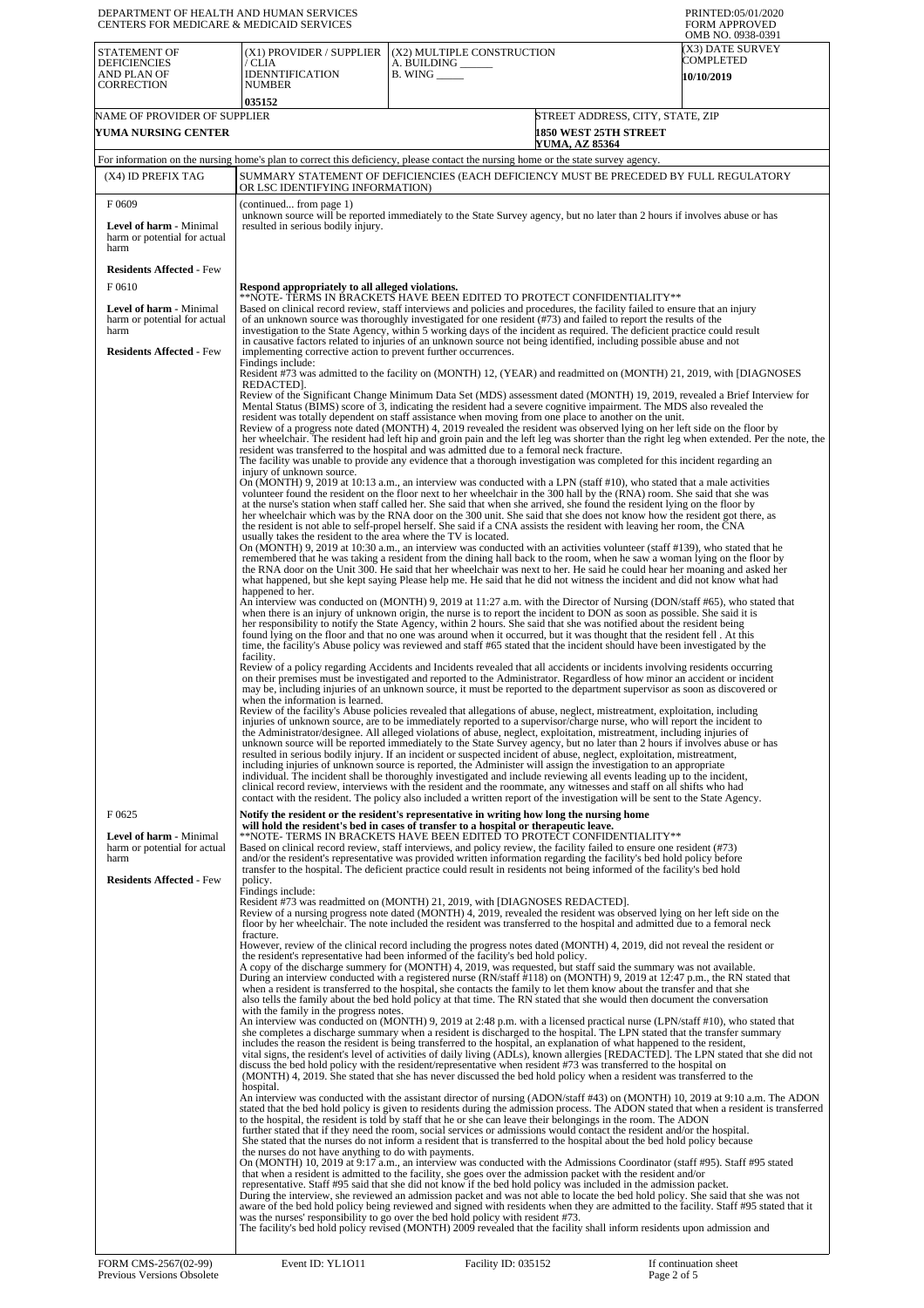| DEPARTMENT OF HEALTH AND HUMAN SERVICES<br><b>CENTERS FOR MEDICARE &amp; MEDICAID SERVICES</b>      |                                                                                                                                                                                                                                                                                                                                                                                                                                                                                                                                                                                                                                                                                                                                                                                                                                                                                                                                                                                                                                                                                                                                                                                                                                                                                                                                                                                                                                                                                                                                                                                                                                                                                                                                                                                                                                                                                                                                                                                                                                                                                                                                                                                                                                                                                                                                                                                                                                                                                                                                                                                                                                                                                                                                                                                                                                                                                                                                                                                                                                                                                                                                                                                                                                                                                                                                                                                                                                                                                                                                                                                                                                                                                                                                                                                                                                                                                                                                                                                                                                                                                                                                                                                                                                                                                                                                                                                                                                                                                                                                                                                                                                                                                                                                                                                                                                                                             |                                                                                                                                                                                                                                                                                                                                                                                                                                                                                                                               | PRINTED:05/01/2020<br><b>FORM APPROVED</b><br>OMB NO. 0938-0391                                                                       |
|-----------------------------------------------------------------------------------------------------|-----------------------------------------------------------------------------------------------------------------------------------------------------------------------------------------------------------------------------------------------------------------------------------------------------------------------------------------------------------------------------------------------------------------------------------------------------------------------------------------------------------------------------------------------------------------------------------------------------------------------------------------------------------------------------------------------------------------------------------------------------------------------------------------------------------------------------------------------------------------------------------------------------------------------------------------------------------------------------------------------------------------------------------------------------------------------------------------------------------------------------------------------------------------------------------------------------------------------------------------------------------------------------------------------------------------------------------------------------------------------------------------------------------------------------------------------------------------------------------------------------------------------------------------------------------------------------------------------------------------------------------------------------------------------------------------------------------------------------------------------------------------------------------------------------------------------------------------------------------------------------------------------------------------------------------------------------------------------------------------------------------------------------------------------------------------------------------------------------------------------------------------------------------------------------------------------------------------------------------------------------------------------------------------------------------------------------------------------------------------------------------------------------------------------------------------------------------------------------------------------------------------------------------------------------------------------------------------------------------------------------------------------------------------------------------------------------------------------------------------------------------------------------------------------------------------------------------------------------------------------------------------------------------------------------------------------------------------------------------------------------------------------------------------------------------------------------------------------------------------------------------------------------------------------------------------------------------------------------------------------------------------------------------------------------------------------------------------------------------------------------------------------------------------------------------------------------------------------------------------------------------------------------------------------------------------------------------------------------------------------------------------------------------------------------------------------------------------------------------------------------------------------------------------------------------------------------------------------------------------------------------------------------------------------------------------------------------------------------------------------------------------------------------------------------------------------------------------------------------------------------------------------------------------------------------------------------------------------------------------------------------------------------------------------------------------------------------------------------------------------------------------------------------------------------------------------------------------------------------------------------------------------------------------------------------------------------------------------------------------------------------------------------------------------------------------------------------------------------------------------------------------------------------------------------------------------------------------------------------------------------|-------------------------------------------------------------------------------------------------------------------------------------------------------------------------------------------------------------------------------------------------------------------------------------------------------------------------------------------------------------------------------------------------------------------------------------------------------------------------------------------------------------------------------|---------------------------------------------------------------------------------------------------------------------------------------|
| STATEMENT OF<br><b>DEFICIENCIES</b><br>AND PLAN OF<br><b>CORRECTION</b>                             | (X1) PROVIDER / SUPPLIER<br>/ CLIA<br><b>IDENNTIFICATION</b><br><b>NUMBER</b><br>035152                                                                                                                                                                                                                                                                                                                                                                                                                                                                                                                                                                                                                                                                                                                                                                                                                                                                                                                                                                                                                                                                                                                                                                                                                                                                                                                                                                                                                                                                                                                                                                                                                                                                                                                                                                                                                                                                                                                                                                                                                                                                                                                                                                                                                                                                                                                                                                                                                                                                                                                                                                                                                                                                                                                                                                                                                                                                                                                                                                                                                                                                                                                                                                                                                                                                                                                                                                                                                                                                                                                                                                                                                                                                                                                                                                                                                                                                                                                                                                                                                                                                                                                                                                                                                                                                                                                                                                                                                                                                                                                                                                                                                                                                                                                                                                                     | (X2) MULTIPLE CONSTRUCTION<br>A. BUILDING __<br>$B.$ WING $\_\_\_\_\_\_\_\$                                                                                                                                                                                                                                                                                                                                                                                                                                                   | (X3) DATE SURVEY<br>COMPLETED<br>10/10/2019                                                                                           |
| NAME OF PROVIDER OF SUPPLIER<br>YUMA NURSING CENTER                                                 |                                                                                                                                                                                                                                                                                                                                                                                                                                                                                                                                                                                                                                                                                                                                                                                                                                                                                                                                                                                                                                                                                                                                                                                                                                                                                                                                                                                                                                                                                                                                                                                                                                                                                                                                                                                                                                                                                                                                                                                                                                                                                                                                                                                                                                                                                                                                                                                                                                                                                                                                                                                                                                                                                                                                                                                                                                                                                                                                                                                                                                                                                                                                                                                                                                                                                                                                                                                                                                                                                                                                                                                                                                                                                                                                                                                                                                                                                                                                                                                                                                                                                                                                                                                                                                                                                                                                                                                                                                                                                                                                                                                                                                                                                                                                                                                                                                                                             | 1850 WEST 25TH STREET<br>YUMA, AZ 85364                                                                                                                                                                                                                                                                                                                                                                                                                                                                                       | STREET ADDRESS, CITY, STATE, ZIP                                                                                                      |
|                                                                                                     |                                                                                                                                                                                                                                                                                                                                                                                                                                                                                                                                                                                                                                                                                                                                                                                                                                                                                                                                                                                                                                                                                                                                                                                                                                                                                                                                                                                                                                                                                                                                                                                                                                                                                                                                                                                                                                                                                                                                                                                                                                                                                                                                                                                                                                                                                                                                                                                                                                                                                                                                                                                                                                                                                                                                                                                                                                                                                                                                                                                                                                                                                                                                                                                                                                                                                                                                                                                                                                                                                                                                                                                                                                                                                                                                                                                                                                                                                                                                                                                                                                                                                                                                                                                                                                                                                                                                                                                                                                                                                                                                                                                                                                                                                                                                                                                                                                                                             | For information on the nursing home's plan to correct this deficiency, please contact the nursing home or the state survey agency.                                                                                                                                                                                                                                                                                                                                                                                            |                                                                                                                                       |
| (X4) ID PREFIX TAG                                                                                  | SUMMARY STATEMENT OF DEFICIENCIES (EACH DEFICIENCY MUST BE PRECEDED BY FULL REGULATORY<br>OR LSC IDENTIFYING INFORMATION)                                                                                                                                                                                                                                                                                                                                                                                                                                                                                                                                                                                                                                                                                                                                                                                                                                                                                                                                                                                                                                                                                                                                                                                                                                                                                                                                                                                                                                                                                                                                                                                                                                                                                                                                                                                                                                                                                                                                                                                                                                                                                                                                                                                                                                                                                                                                                                                                                                                                                                                                                                                                                                                                                                                                                                                                                                                                                                                                                                                                                                                                                                                                                                                                                                                                                                                                                                                                                                                                                                                                                                                                                                                                                                                                                                                                                                                                                                                                                                                                                                                                                                                                                                                                                                                                                                                                                                                                                                                                                                                                                                                                                                                                                                                                                   |                                                                                                                                                                                                                                                                                                                                                                                                                                                                                                                               |                                                                                                                                       |
| F0625<br>Level of harm - Minimal<br>harm or potential for actual<br>harm                            | (continued from page 2)<br>prior to a transfer or discharge home, hospital, or for therapeutic leave of their bed hold policy. Upon any<br>discharge/transfer, including emergency transfer, a discharge/transfer packet will be provided that includes the facility's bed hold<br>policy. The policy also revealed that a copy of the bed hold policy will be reviewed upon admission and provided<br>each time the resident is transferred or discharged.                                                                                                                                                                                                                                                                                                                                                                                                                                                                                                                                                                                                                                                                                                                                                                                                                                                                                                                                                                                                                                                                                                                                                                                                                                                                                                                                                                                                                                                                                                                                                                                                                                                                                                                                                                                                                                                                                                                                                                                                                                                                                                                                                                                                                                                                                                                                                                                                                                                                                                                                                                                                                                                                                                                                                                                                                                                                                                                                                                                                                                                                                                                                                                                                                                                                                                                                                                                                                                                                                                                                                                                                                                                                                                                                                                                                                                                                                                                                                                                                                                                                                                                                                                                                                                                                                                                                                                                                                 |                                                                                                                                                                                                                                                                                                                                                                                                                                                                                                                               |                                                                                                                                       |
| <b>Residents Affected - Few</b><br>F0656                                                            |                                                                                                                                                                                                                                                                                                                                                                                                                                                                                                                                                                                                                                                                                                                                                                                                                                                                                                                                                                                                                                                                                                                                                                                                                                                                                                                                                                                                                                                                                                                                                                                                                                                                                                                                                                                                                                                                                                                                                                                                                                                                                                                                                                                                                                                                                                                                                                                                                                                                                                                                                                                                                                                                                                                                                                                                                                                                                                                                                                                                                                                                                                                                                                                                                                                                                                                                                                                                                                                                                                                                                                                                                                                                                                                                                                                                                                                                                                                                                                                                                                                                                                                                                                                                                                                                                                                                                                                                                                                                                                                                                                                                                                                                                                                                                                                                                                                                             | Develop and implement a complete care plan that meets all the resident's needs, with                                                                                                                                                                                                                                                                                                                                                                                                                                          |                                                                                                                                       |
| Level of harm - Minimal<br>harm or potential for actual<br>harm<br><b>Residents Affected - Some</b> | timetables and actions that can be measured.<br>**NOTE- TERMS IN BRACKETS HAVE BEEN EDITED TO PROTECT CONFIDENTIALITY**<br>Based on observations, staff interview, clinical record review, and policy review, the facility failed to consistently<br>implement the care plan for one sampled resident (#38) with wandering behavior. The deficient practice could result in<br>residents' care plan not being implemented resulting in avoidable incidents.<br>Findings include:<br>Resident #38 was admitted [DATE], with [DIAGNOSES REDACTED].<br>The admission Minimum Data Set ((MDS) dated [DATE] revealed the resident was severely impaired regarding cognitive skills<br>for daily decision making. The assessment included the resident had wandering behavior which significantly intruded on the<br>privacy or activities of others and placed the resident at significant risk of getting to a potentially dangerous place.<br>Review of the care plan initiated 8/28/19 revealed the resident wanders the hall and goes into other residents' room. The<br>goal was that the resident would not display any inappropriate or disruptive behaviors. Interventions included monitoring<br>and documenting resident #38's behavior, removing the resident from public area when behavior is disruptive and<br>unacceptable and for activity staff to visit with the resident and provide diversional activities as needed.<br>The care plan interventions were updated $9/21/19$ to include redirecting the resident not to go into other residents' room<br>and separating residents and redirecting resident #38 out of other residents' rooms.<br>Review of nursing notes from 9/4/19 - 10/10/19 revealed multiple entries of the resident pacing, going into other residents' rooms,<br>pulling blankets off of sleeping residents, pushing residents in wheelchairs down the hallway, and hitting one<br>Certified Nursing Assistant (CNA) in the face causing the CNA's lip to bleed.<br>Review of Behavioral Intervention Monthly Flow Records dated (MONTH) 2019 and (MONTH) 2019 revealed the resident was<br>being<br>monitored for continuously pacing and impulsiveness. Interventions included redirection.<br>On 10/7/19 at 1:41 PM, resident #38 was observed pacing in the hallway, going through the unattended housekeeping cart and<br>pushing it down the hallway. Approximately 5 minutes later, a staff member redirected the resident to the lobby of the<br>dementia unit and encouraged the resident to sit in a chair. The resident started pacing the hallway again and took another resident's<br>wheelchair and pushed it down the hallway. No staff members were observed to redirect resident #38.<br>During an observation conducted on 10/09/19 at 10:33 AM, the resident was observed walking down the hallway going in and out of<br>three rooms. No staff members were observed to redirect the resident.<br>On 10/09/19 at 12:45 PM, resident #38 was observed pacing in the hallway with her clothing protector still on from lunch. A<br>medication cart was observed at the far end of the hallway with cartons of supplement on the top of the cart. The resident<br>was observed trying to open the cartons. No staff members were observed present to redirect the resident.<br>An interview was conducted with the Director of Nursing (DON/staff #65) on 10/09/19 at 10:25 AM. The DON stated that she is<br>aware resident #38 wanders into other residents' room. The DON stated that it is OK for residents to go into each other<br>rooms because they reside on a dementia unit.<br>During an interview conducted with social services (staff #22), staff # stated that they expect residents to go into each<br>other's rooms on the dementia unit. She stated that they redirect the residents as soon as they can. Staff #22 also stated<br>that they need to be more creative to prevent resident #38 from going into other residents' rooms.<br>A review of the facility's policy regarding care plans, comprehensive person-centered revised (MONTH) (YEAR), revealed the<br>care plan interventions are derived from a though analysis of the information gathered as part of the comprehensive<br>assessment. Areas of concern that are identified during the resident assessment will be evaluated before interventions are<br>added to the care plan. Identifying problem areas and their causes, and developing interventions that are targeted and<br>meaningful to the resident, are the endpoint of an interdisciplinary process. The policy included care plan interventions<br>are chosen only after careful data gathering, proper sequencing of events, and careful consideration of the relationship<br>between the resident's problem areas and their causes, and relevant decision making. |                                                                                                                                                                                                                                                                                                                                                                                                                                                                                                                               |                                                                                                                                       |
| F 0660<br>Level of harm - Minimal<br>harm or potential for actual                                   | included in the resident's care plan.                                                                                                                                                                                                                                                                                                                                                                                                                                                                                                                                                                                                                                                                                                                                                                                                                                                                                                                                                                                                                                                                                                                                                                                                                                                                                                                                                                                                                                                                                                                                                                                                                                                                                                                                                                                                                                                                                                                                                                                                                                                                                                                                                                                                                                                                                                                                                                                                                                                                                                                                                                                                                                                                                                                                                                                                                                                                                                                                                                                                                                                                                                                                                                                                                                                                                                                                                                                                                                                                                                                                                                                                                                                                                                                                                                                                                                                                                                                                                                                                                                                                                                                                                                                                                                                                                                                                                                                                                                                                                                                                                                                                                                                                                                                                                                                                                                       | The facility's policy regarding unsafe resident wandering revised (MONTH) 2011 revealed the resident's care plan will<br>indicate the resident is at risk for elopement or other safety issues. Interventions to try to maintain safety will be<br>Plan the resident's discharge to meet the resident's goals and needs.<br>**NOTE- TERMS IN BRACKETS HAVE BEEN EDITED TO PROTECT CONFIDENTIALITY**<br>Based on clinical record review, staff interviews, and policy review, the facility failed to ensure discharge planning | included developing a discharge care plan, which is part of the comprehensive care plan for one sampled resident (#85). The deficient |
| harm<br><b>Residents Affected - Few</b>                                                             | residents being discharged.<br>Findings include:<br>developed.                                                                                                                                                                                                                                                                                                                                                                                                                                                                                                                                                                                                                                                                                                                                                                                                                                                                                                                                                                                                                                                                                                                                                                                                                                                                                                                                                                                                                                                                                                                                                                                                                                                                                                                                                                                                                                                                                                                                                                                                                                                                                                                                                                                                                                                                                                                                                                                                                                                                                                                                                                                                                                                                                                                                                                                                                                                                                                                                                                                                                                                                                                                                                                                                                                                                                                                                                                                                                                                                                                                                                                                                                                                                                                                                                                                                                                                                                                                                                                                                                                                                                                                                                                                                                                                                                                                                                                                                                                                                                                                                                                                                                                                                                                                                                                                                              | practice could result in the facility failing to develop discharge care plans that address all the needs for<br>Resident #85 was readmitted on (MONTH) 11, 2019, with [DIAGNOSES REDACTED].<br>Review of the admission care plan and the 48-hour care plan dated (MONTH) 11, 2019, revealed no discharge care plan had been                                                                                                                                                                                                   |                                                                                                                                       |
|                                                                                                     | Review of the PPS (Prospective Payment System) 5 day Minimum Data Set assessment dated (MONTH) 18, 2019 revealed there was<br>an active discharge plan in place for the resident to return to the community.<br>A care plan conference summary signed by the social service director dated (MONTH) 20, 2019, revealed the discharge<br>potential location was home and that they discussed the resident returning home with possible outpatient IV's.<br>A physician's orders [REDACTED].<br>A daily skilled nursing note dated (MONTH) 26, 2019, revealed the resident was discharged to home on (MONTH) 26, 2019. The<br>note revealed the resident went home with a wheelchair, medication list, wound care directions and list of follow up<br>appointments.<br>A review of the social services progress note dated (MONTH) 26, 2019, revealed resident #85 was discharged home with home<br>health and a wheelchair and cushion.<br>However, review of the comprehensive care plan revealed no evidence a discharge care plan was developed.<br>An interview was conducted with the social services director (SSD/staff #42) on (MONTH) 9, 2019 at 8:34 a.m. Staff #42<br>stated that discharge goals are discussed with a resident upon admission and that based on that discussion, the discharge<br>care plan is developed. She stated the discharge care plan is initiated on the admission care plan or within 48 hours on<br>the baseline care plan. The SSD also stated that a discharge care plan should be initially developed for a resident on the<br>baseline care plan and then developed on the comprehensive care plan. After reviewing the clinical record, she stated the<br>discharge care plan for resident #85 was not developed, that it must have been missed.<br>An interview was conducted on (MONTH) 9, 2019 at 10:24 a.m. with the Director of Nursing (DON/staff #65). She stated there<br>should have been a discharge care plan initiated within 48 hours of admission. The DON also stated that the discharge care<br>plan that includes goals and interventions for discharge should be part of the comprehensive care plan.<br>Review of the facility's policy titled care plans, comprehensive person-centered revised (MONTH) (YEAR), revealed a<br>comprehensive person-centered care plan that includes measurable objectives and timetables to meet the resident's physical,<br>psychosocial and functional needs is developed and implemented for each resident. The interdisciplinary team in conjunction with the<br>resident develops and implements a comprehensive person-centered care plan for each resident. The comprehensive<br>care plan will include the resident's stated goals upon admission and desired outcomes. The policy also revealed the<br>comprehensive care plan will include the resident's stated preference and potential for future discharge, including the<br>resident's desire to return to the community and any referrals made to local agencies or other entities to support such<br>desire.                                                                                                                                                                                                                                                                                                                                                                                                                                                                                                                                                                                                                                                                                                                                                                                                                                                                                                                                                                                                                                                                                                                                                                                                                                                                                                                                                                                                                                                                                                                                                                                                                                                                                                                                                                                                  |                                                                                                                                                                                                                                                                                                                                                                                                                                                                                                                               |                                                                                                                                       |
| <b>EORM CMS-2567(02-99)</b>                                                                         | Event ID: $YL1011$                                                                                                                                                                                                                                                                                                                                                                                                                                                                                                                                                                                                                                                                                                                                                                                                                                                                                                                                                                                                                                                                                                                                                                                                                                                                                                                                                                                                                                                                                                                                                                                                                                                                                                                                                                                                                                                                                                                                                                                                                                                                                                                                                                                                                                                                                                                                                                                                                                                                                                                                                                                                                                                                                                                                                                                                                                                                                                                                                                                                                                                                                                                                                                                                                                                                                                                                                                                                                                                                                                                                                                                                                                                                                                                                                                                                                                                                                                                                                                                                                                                                                                                                                                                                                                                                                                                                                                                                                                                                                                                                                                                                                                                                                                                                                                                                                                                          | Eacility ID: $035152$                                                                                                                                                                                                                                                                                                                                                                                                                                                                                                         | If continuation sheet                                                                                                                 |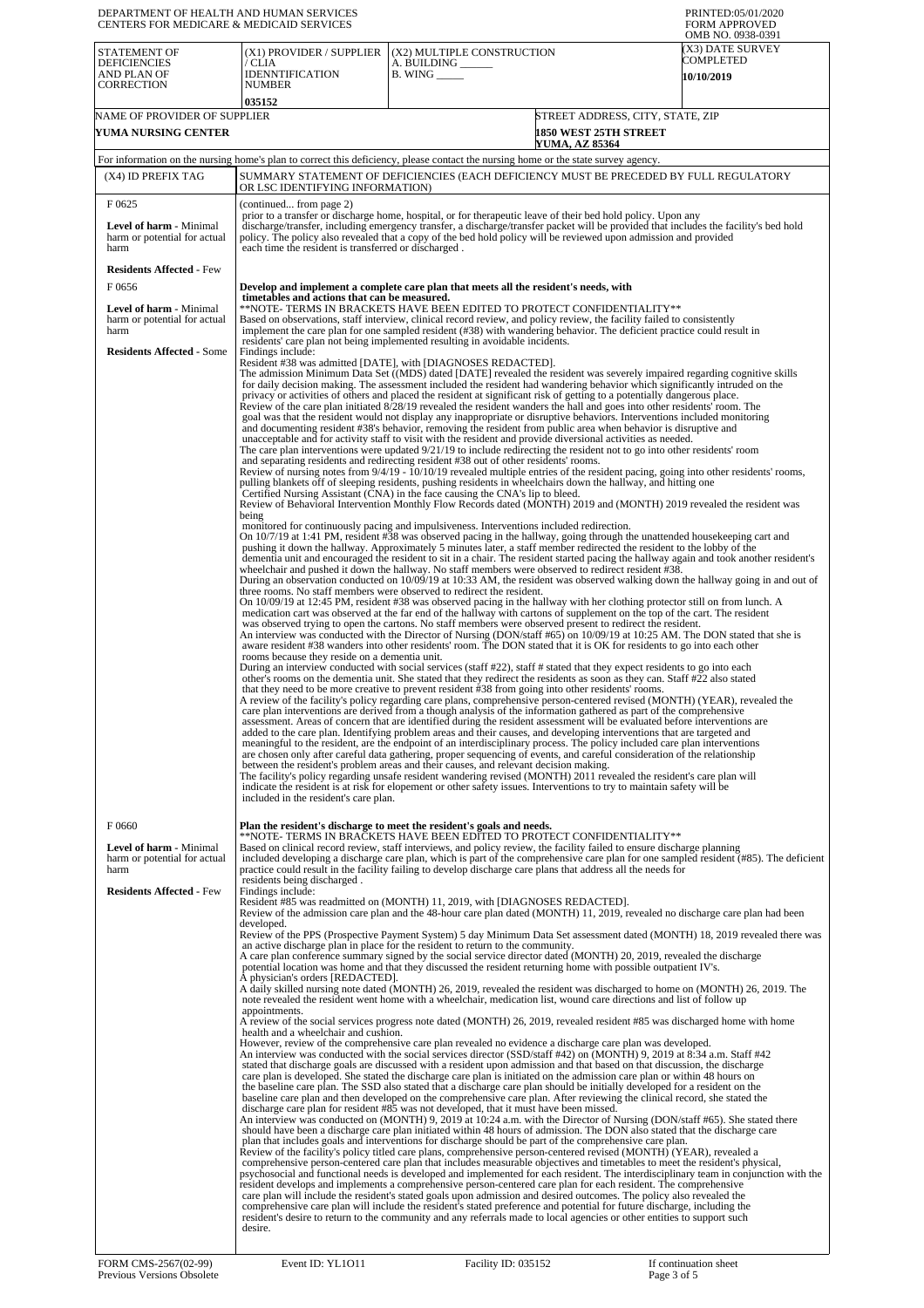| DEPARTMENT OF HEALTH AND HUMAN SERVICES<br>CENTERS FOR MEDICARE & MEDICAID SERVICES |                                                                                                                                               |                                                                                                                                                                                                                                                                                                                                                                                                                                                                                                                                                                                                                                                                                                                                                                                                                                                                                                                                                                                                                                                                                                                                                                                                                                                                                                                                                                                                                                                                                                                                                                                                                                                                                                                                                                                                                                                                                                                                                                                                                                                                                                                                                                                                                                                                                                                                                                                                                                                                                                                                                                                                                                                                                                                                                                                                                                                                                                                                                                                                                                                                                                                                                                                                                                                                                                                                                                                                                                                                                                                                                                                                                                                                                                                                                                                                                                                                                                                                                                                                                                                                                                                                                                                                                                                                                                                                                                                                                                                                                                                                                                                                                                                                                                                                   | PRINTED:05/01/2020<br><b>FORM APPROVED</b><br>OMB NO. 0938-0391                                                                                                                                                                                                    |
|-------------------------------------------------------------------------------------|-----------------------------------------------------------------------------------------------------------------------------------------------|-----------------------------------------------------------------------------------------------------------------------------------------------------------------------------------------------------------------------------------------------------------------------------------------------------------------------------------------------------------------------------------------------------------------------------------------------------------------------------------------------------------------------------------------------------------------------------------------------------------------------------------------------------------------------------------------------------------------------------------------------------------------------------------------------------------------------------------------------------------------------------------------------------------------------------------------------------------------------------------------------------------------------------------------------------------------------------------------------------------------------------------------------------------------------------------------------------------------------------------------------------------------------------------------------------------------------------------------------------------------------------------------------------------------------------------------------------------------------------------------------------------------------------------------------------------------------------------------------------------------------------------------------------------------------------------------------------------------------------------------------------------------------------------------------------------------------------------------------------------------------------------------------------------------------------------------------------------------------------------------------------------------------------------------------------------------------------------------------------------------------------------------------------------------------------------------------------------------------------------------------------------------------------------------------------------------------------------------------------------------------------------------------------------------------------------------------------------------------------------------------------------------------------------------------------------------------------------------------------------------------------------------------------------------------------------------------------------------------------------------------------------------------------------------------------------------------------------------------------------------------------------------------------------------------------------------------------------------------------------------------------------------------------------------------------------------------------------------------------------------------------------------------------------------------------------------------------------------------------------------------------------------------------------------------------------------------------------------------------------------------------------------------------------------------------------------------------------------------------------------------------------------------------------------------------------------------------------------------------------------------------------------------------------------------------------------------------------------------------------------------------------------------------------------------------------------------------------------------------------------------------------------------------------------------------------------------------------------------------------------------------------------------------------------------------------------------------------------------------------------------------------------------------------------------------------------------------------------------------------------------------------------------------------------------------------------------------------------------------------------------------------------------------------------------------------------------------------------------------------------------------------------------------------------------------------------------------------------------------------------------------------------------------------------------------------------------------------------------------------|--------------------------------------------------------------------------------------------------------------------------------------------------------------------------------------------------------------------------------------------------------------------|
| <b>STATEMENT OF</b><br><b>DEFICIENCIES</b><br>AND PLAN OF<br><b>CORRECTION</b>      | (X1) PROVIDER / SUPPLIER<br>/ CLIA<br><b>IDENNTIFICATION</b><br>NUMBER<br>035152                                                              | (X2) MULTIPLE CONSTRUCTION<br>A. BUILDING _<br><b>B. WING</b>                                                                                                                                                                                                                                                                                                                                                                                                                                                                                                                                                                                                                                                                                                                                                                                                                                                                                                                                                                                                                                                                                                                                                                                                                                                                                                                                                                                                                                                                                                                                                                                                                                                                                                                                                                                                                                                                                                                                                                                                                                                                                                                                                                                                                                                                                                                                                                                                                                                                                                                                                                                                                                                                                                                                                                                                                                                                                                                                                                                                                                                                                                                                                                                                                                                                                                                                                                                                                                                                                                                                                                                                                                                                                                                                                                                                                                                                                                                                                                                                                                                                                                                                                                                                                                                                                                                                                                                                                                                                                                                                                                                                                                                                     | (X3) DATE SURVEY<br>COMPLETED<br><b>10/10/2019</b>                                                                                                                                                                                                                 |
| NAME OF PROVIDER OF SUPPLIER                                                        |                                                                                                                                               |                                                                                                                                                                                                                                                                                                                                                                                                                                                                                                                                                                                                                                                                                                                                                                                                                                                                                                                                                                                                                                                                                                                                                                                                                                                                                                                                                                                                                                                                                                                                                                                                                                                                                                                                                                                                                                                                                                                                                                                                                                                                                                                                                                                                                                                                                                                                                                                                                                                                                                                                                                                                                                                                                                                                                                                                                                                                                                                                                                                                                                                                                                                                                                                                                                                                                                                                                                                                                                                                                                                                                                                                                                                                                                                                                                                                                                                                                                                                                                                                                                                                                                                                                                                                                                                                                                                                                                                                                                                                                                                                                                                                                                                                                                                                   | STREET ADDRESS, CITY, STATE, ZIP                                                                                                                                                                                                                                   |
| YUMA NURSING CENTER                                                                 |                                                                                                                                               | YUMA, AZ 85364                                                                                                                                                                                                                                                                                                                                                                                                                                                                                                                                                                                                                                                                                                                                                                                                                                                                                                                                                                                                                                                                                                                                                                                                                                                                                                                                                                                                                                                                                                                                                                                                                                                                                                                                                                                                                                                                                                                                                                                                                                                                                                                                                                                                                                                                                                                                                                                                                                                                                                                                                                                                                                                                                                                                                                                                                                                                                                                                                                                                                                                                                                                                                                                                                                                                                                                                                                                                                                                                                                                                                                                                                                                                                                                                                                                                                                                                                                                                                                                                                                                                                                                                                                                                                                                                                                                                                                                                                                                                                                                                                                                                                                                                                                                    | <b>1850 WEST 25TH STREET</b>                                                                                                                                                                                                                                       |
|                                                                                     |                                                                                                                                               | For information on the nursing home's plan to correct this deficiency, please contact the nursing home or the state survey agency.                                                                                                                                                                                                                                                                                                                                                                                                                                                                                                                                                                                                                                                                                                                                                                                                                                                                                                                                                                                                                                                                                                                                                                                                                                                                                                                                                                                                                                                                                                                                                                                                                                                                                                                                                                                                                                                                                                                                                                                                                                                                                                                                                                                                                                                                                                                                                                                                                                                                                                                                                                                                                                                                                                                                                                                                                                                                                                                                                                                                                                                                                                                                                                                                                                                                                                                                                                                                                                                                                                                                                                                                                                                                                                                                                                                                                                                                                                                                                                                                                                                                                                                                                                                                                                                                                                                                                                                                                                                                                                                                                                                                |                                                                                                                                                                                                                                                                    |
| (X4) ID PREFIX TAG                                                                  | OR LSC IDENTIFYING INFORMATION)                                                                                                               | SUMMARY STATEMENT OF DEFICIENCIES (EACH DEFICIENCY MUST BE PRECEDED BY FULL REGULATORY                                                                                                                                                                                                                                                                                                                                                                                                                                                                                                                                                                                                                                                                                                                                                                                                                                                                                                                                                                                                                                                                                                                                                                                                                                                                                                                                                                                                                                                                                                                                                                                                                                                                                                                                                                                                                                                                                                                                                                                                                                                                                                                                                                                                                                                                                                                                                                                                                                                                                                                                                                                                                                                                                                                                                                                                                                                                                                                                                                                                                                                                                                                                                                                                                                                                                                                                                                                                                                                                                                                                                                                                                                                                                                                                                                                                                                                                                                                                                                                                                                                                                                                                                                                                                                                                                                                                                                                                                                                                                                                                                                                                                                            |                                                                                                                                                                                                                                                                    |
| F 0660                                                                              | (continued from page 3)                                                                                                                       |                                                                                                                                                                                                                                                                                                                                                                                                                                                                                                                                                                                                                                                                                                                                                                                                                                                                                                                                                                                                                                                                                                                                                                                                                                                                                                                                                                                                                                                                                                                                                                                                                                                                                                                                                                                                                                                                                                                                                                                                                                                                                                                                                                                                                                                                                                                                                                                                                                                                                                                                                                                                                                                                                                                                                                                                                                                                                                                                                                                                                                                                                                                                                                                                                                                                                                                                                                                                                                                                                                                                                                                                                                                                                                                                                                                                                                                                                                                                                                                                                                                                                                                                                                                                                                                                                                                                                                                                                                                                                                                                                                                                                                                                                                                                   |                                                                                                                                                                                                                                                                    |
| Level of harm - Minimal<br>harm or potential for actual<br>harm                     |                                                                                                                                               |                                                                                                                                                                                                                                                                                                                                                                                                                                                                                                                                                                                                                                                                                                                                                                                                                                                                                                                                                                                                                                                                                                                                                                                                                                                                                                                                                                                                                                                                                                                                                                                                                                                                                                                                                                                                                                                                                                                                                                                                                                                                                                                                                                                                                                                                                                                                                                                                                                                                                                                                                                                                                                                                                                                                                                                                                                                                                                                                                                                                                                                                                                                                                                                                                                                                                                                                                                                                                                                                                                                                                                                                                                                                                                                                                                                                                                                                                                                                                                                                                                                                                                                                                                                                                                                                                                                                                                                                                                                                                                                                                                                                                                                                                                                                   |                                                                                                                                                                                                                                                                    |
| <b>Residents Affected - Few</b>                                                     |                                                                                                                                               |                                                                                                                                                                                                                                                                                                                                                                                                                                                                                                                                                                                                                                                                                                                                                                                                                                                                                                                                                                                                                                                                                                                                                                                                                                                                                                                                                                                                                                                                                                                                                                                                                                                                                                                                                                                                                                                                                                                                                                                                                                                                                                                                                                                                                                                                                                                                                                                                                                                                                                                                                                                                                                                                                                                                                                                                                                                                                                                                                                                                                                                                                                                                                                                                                                                                                                                                                                                                                                                                                                                                                                                                                                                                                                                                                                                                                                                                                                                                                                                                                                                                                                                                                                                                                                                                                                                                                                                                                                                                                                                                                                                                                                                                                                                                   |                                                                                                                                                                                                                                                                    |
| F0689                                                                               | supervision to prevent accidents.                                                                                                             | Ensure that a nursing home area is free from accident hazards and provides adequate                                                                                                                                                                                                                                                                                                                                                                                                                                                                                                                                                                                                                                                                                                                                                                                                                                                                                                                                                                                                                                                                                                                                                                                                                                                                                                                                                                                                                                                                                                                                                                                                                                                                                                                                                                                                                                                                                                                                                                                                                                                                                                                                                                                                                                                                                                                                                                                                                                                                                                                                                                                                                                                                                                                                                                                                                                                                                                                                                                                                                                                                                                                                                                                                                                                                                                                                                                                                                                                                                                                                                                                                                                                                                                                                                                                                                                                                                                                                                                                                                                                                                                                                                                                                                                                                                                                                                                                                                                                                                                                                                                                                                                               |                                                                                                                                                                                                                                                                    |
| Level of harm - Minimal<br>harm or potential for actual<br>harm                     | Findings include:                                                                                                                             | **NOTE- TERMS IN BRACKETS HAVE BEEN EDITED TO PROTECT CONFIDENTIALITY**<br>Based on observations, staff interviews, clinical record review, and policy review, the facility failed to provide adequate<br>supervision for one sampled resident (#38) that wandered. The deficient practice could result in avoidable accidents.                                                                                                                                                                                                                                                                                                                                                                                                                                                                                                                                                                                                                                                                                                                                                                                                                                                                                                                                                                                                                                                                                                                                                                                                                                                                                                                                                                                                                                                                                                                                                                                                                                                                                                                                                                                                                                                                                                                                                                                                                                                                                                                                                                                                                                                                                                                                                                                                                                                                                                                                                                                                                                                                                                                                                                                                                                                                                                                                                                                                                                                                                                                                                                                                                                                                                                                                                                                                                                                                                                                                                                                                                                                                                                                                                                                                                                                                                                                                                                                                                                                                                                                                                                                                                                                                                                                                                                                                   |                                                                                                                                                                                                                                                                    |
| <b>Residents Affected - Some</b>                                                    | members were observed to redirect resident #38.<br>resident gets very angry.<br>housekeeping cart and the supplements on the medication cart. | Resident #38 was admitted [DATE], with [DIAGNOSES REDACTED].<br>The admission Minimum Data Set ((MDS) dated [DATE] revealed the resident was severely impaired regarding cognitive skills<br>for daily decision making. The assessment included the resident had wandering behavior which significantly intruded on the<br>privacy or activities of others and placed the resident at significant risk of getting to a potentially dangerous place.<br>Review of the care plan initiated 8/28/19 revealed the resident wanders the hall and goes into other residents' room. The<br>goal was that the resident would not display any inappropriate or disruptive behaviors. Interventions included monitoring<br>for activity staff to visit with the resident and provide diversional activities as needed.<br>The care plan interventions were updated $9/21/19$ to include redirecting the resident not to go into other residents' room<br>and separating residents and redirecting resident #38 out of other residents' rooms.<br>Review of nursing notes from $9/4/19 - 10/9/19$ revealed multiple entries of the resident pacing, going into other residents'<br>rooms, pulling blankets off of sleeping residents, pushing residents in wheelchairs down the hall, and hitting a Certified<br>Nursing Assistant (CNA) in the face causing the CNA's lip to bleed.<br>On 10/7/19 at 1:41 PM, resident #38 was observed pacing in the hallway, going through the unattended locked housekeeping<br>cart that contained floor mop water and gloves on top pushing it down the hallway. Approximately 5 minutes later, a staff<br>member redirected the resident to the lobby of the dementia unit and encouraged the resident to sit in a chair. The<br>resident started pacing the hallway again and took another resident's wheelchair and pushed it down the hallway. No staff<br>three rooms. No staff members were observed to redirect the resident.<br>On 10/09/19 at 12:45 PM, resident #38 was observed pacing in the hallway with her clothing protector still on from lunch. A<br>medication cart was observed at the far end of the hallway with cartons of supplement on the top of the cart. The resident<br>was observed trying to open the cartons. No staff members were observed present to redirect the resident.<br>During an interview conducted with a Certified Nursing Assistant (CNA/staff #67), the CNA confirmed resident #38 wanders<br>constantly. The CNA stated they try to redirect the resident and that at times the resident becomes aggressive.<br>An interview was conducted with a Registered Nurse (RN/staff #6) on 10/7/19 at 2:00 PM. The RN stated that she was aware<br>resident #38 goes in and out of other residents' rooms. The RN stated the resident is on a dementia unit and that is<br>expected behavior. She stated that the other residents did not mind resident #38 going into their rooms. The RN was unable<br>to say if the residents who are unable to communicate objected to resident #38 going into their rooms.<br>During an interview conducted with another CNA (staff $\#18$ ), the CNA stated that she knows at times resident $#38$ pushes<br>residents in their wheel chair down the hallway. The CNA stated that it is very hard to redirect the resident because the<br>An interview was conducted with the Director of Nursing (DON/staff #65) on 10/09/19 at 10:25 AM. The DON stated that she is<br>aware resident #38 wanders into other residents' room. The DON stated that it is OK for residents to go into each other<br>rooms because they reside on a dementia unit. The DON further stated that she was not aware resident #38 was in the<br>During an interview conducted with social services (staff #22), staff #22 stated that they expect residents to go into each<br>other's rooms on the dementia unit. She stated that they redirect the residents as soon as they can. Staff #22 also stated<br>that they need to be more creative to prevent resident #38 from going into other residents' rooms.<br>A review of the facility's policy and procedure Wandering, Unsafe Resident revised (MONTH) 2011, revealed the facility will<br>strive to prevent unsafe wandering while maintaining the least restrictive environment for residents who are at risk for<br>elopement. The staff will identify residents who are at risk for harm because of unsafe wandering. The staff will assess at risk<br>residents for potentially correctible risk factors related to unsafe wandering. The policy included nursing staff will document<br>circumstances related to unsafe actions, including wandering, by a resident as needed. | and documenting resident#38's behavior, removing the resident from public area when behavior is disruptive and unacceptable and<br>During an observation conducted on 10/09/19 at 10:33 AM, the resident was observed walking down the hallway going in and out of |
| F0757<br>Level of harm - Minimal<br>harm or potential for actual<br>harm            |                                                                                                                                               | Ensure each resident's drug regimen must be free from unnecessary drugs.<br>**NOTE- TERMS IN BRAČKETS HAVE BEEN EDITED TO PROTECT CONFIDENTIALITY**<br>Based on clinical record review, staff interviews and policy review, the facility failed to ensure one resident (#64) had<br>clinical indications regarding antibiotic medication use. The deficient practice could result in residents receiving<br>unnecessary antibiotics, which could result in infectious microorganisms with increased drug resistance.                                                                                                                                                                                                                                                                                                                                                                                                                                                                                                                                                                                                                                                                                                                                                                                                                                                                                                                                                                                                                                                                                                                                                                                                                                                                                                                                                                                                                                                                                                                                                                                                                                                                                                                                                                                                                                                                                                                                                                                                                                                                                                                                                                                                                                                                                                                                                                                                                                                                                                                                                                                                                                                                                                                                                                                                                                                                                                                                                                                                                                                                                                                                                                                                                                                                                                                                                                                                                                                                                                                                                                                                                                                                                                                                                                                                                                                                                                                                                                                                                                                                                                                                                                                                              |                                                                                                                                                                                                                                                                    |
| <b>Residents Affected - Few</b>                                                     | Findings include:<br>Review of the admission physician's orders [REDACTED].<br>Further review of the physician's orders [REDACTED].           | Resident #64 was readmitted to the facility on (MONTH) 4, 2019, with [DIAGNOSES REDACTED].                                                                                                                                                                                                                                                                                                                                                                                                                                                                                                                                                                                                                                                                                                                                                                                                                                                                                                                                                                                                                                                                                                                                                                                                                                                                                                                                                                                                                                                                                                                                                                                                                                                                                                                                                                                                                                                                                                                                                                                                                                                                                                                                                                                                                                                                                                                                                                                                                                                                                                                                                                                                                                                                                                                                                                                                                                                                                                                                                                                                                                                                                                                                                                                                                                                                                                                                                                                                                                                                                                                                                                                                                                                                                                                                                                                                                                                                                                                                                                                                                                                                                                                                                                                                                                                                                                                                                                                                                                                                                                                                                                                                                                        |                                                                                                                                                                                                                                                                    |
|                                                                                     |                                                                                                                                               | both oral antibiotics. The review contained a handwritten note signed by a nurse on (MONTH) 9, 2019, that the<br>physician was notified and to see the telephone order dated (MONTH) 9, 2019.<br>The completed wound culture results dated (MONTH) 7, 2019, revealed no organisms were seen, with the comment, staph                                                                                                                                                                                                                                                                                                                                                                                                                                                                                                                                                                                                                                                                                                                                                                                                                                                                                                                                                                                                                                                                                                                                                                                                                                                                                                                                                                                                                                                                                                                                                                                                                                                                                                                                                                                                                                                                                                                                                                                                                                                                                                                                                                                                                                                                                                                                                                                                                                                                                                                                                                                                                                                                                                                                                                                                                                                                                                                                                                                                                                                                                                                                                                                                                                                                                                                                                                                                                                                                                                                                                                                                                                                                                                                                                                                                                                                                                                                                                                                                                                                                                                                                                                                                                                                                                                                                                                                                              | Review of a pharmacy medication regimen review dated (MONTH) 5, 2019, revealed the question, Please clarify if patient is to be on                                                                                                                                 |
|                                                                                     | epidermidis rare.                                                                                                                             | The final urine C & S results dated (MONTH) 8, 2019, revealed there was no growth for 2 days.<br>Review of the physician's orders [REDACTED]. The handwritten comment on the order was, no infection.                                                                                                                                                                                                                                                                                                                                                                                                                                                                                                                                                                                                                                                                                                                                                                                                                                                                                                                                                                                                                                                                                                                                                                                                                                                                                                                                                                                                                                                                                                                                                                                                                                                                                                                                                                                                                                                                                                                                                                                                                                                                                                                                                                                                                                                                                                                                                                                                                                                                                                                                                                                                                                                                                                                                                                                                                                                                                                                                                                                                                                                                                                                                                                                                                                                                                                                                                                                                                                                                                                                                                                                                                                                                                                                                                                                                                                                                                                                                                                                                                                                                                                                                                                                                                                                                                                                                                                                                                                                                                                                             |                                                                                                                                                                                                                                                                    |
|                                                                                     | The Medication Administration Record [REDACTED].                                                                                              | Continued review of the clinical record revealed a hospice nursing assessment dated (MONTH) 30, 2019, that the resident had<br>no redness to his penis; however smegma (a buildup of dead skin cells, oil, and other fluids affected by personal hygiene)<br>was observed and cleansed. The assessment included staff was re-educated on perineal care. The assessment also contained no<br>documentation under the section Renal/Urological signs and symptoms of infection.                                                                                                                                                                                                                                                                                                                                                                                                                                                                                                                                                                                                                                                                                                                                                                                                                                                                                                                                                                                                                                                                                                                                                                                                                                                                                                                                                                                                                                                                                                                                                                                                                                                                                                                                                                                                                                                                                                                                                                                                                                                                                                                                                                                                                                                                                                                                                                                                                                                                                                                                                                                                                                                                                                                                                                                                                                                                                                                                                                                                                                                                                                                                                                                                                                                                                                                                                                                                                                                                                                                                                                                                                                                                                                                                                                                                                                                                                                                                                                                                                                                                                                                                                                                                                                                     |                                                                                                                                                                                                                                                                    |
|                                                                                     | A hospice physician's orders [REDACTED].<br>Review of the Medication Administration Record [REDACTED].<br>hospice nurse had provided.         | Review of an infection report form dated (MONTH) 30, 2019, revealed the resident's signs and symptoms included increased<br>confusion, drainage of the penis, and lethargy. The form revealed that a UA was not performed, and that no diagnostic tests were<br>done. The form further revealed the resident had a history of [REDACTED].<br>An interview was conducted on (MONTH) 9, 2019 at 11:59 a.m., with the Director of Nursing (DON/staff #65). She stated that<br>when a nurse receives a new order for antibiotics, the nurse completes an infection report form and gives it to her or the<br>Assistant Director of Nursing (ADON). She said the form would be used to evaluate the order using McGeer criteria for<br>infections. She said resident #64's signs and symptoms included increased confusion, yelling, fatigue, drowsiness, and<br>[MEDICAL CONDITION], which would satisfy one of two components of the McGeer criteria for a UTI with an indwelling<br>catheter. She said the second component of the McGeer criteria would be a positive urine culture. She stated both<br>components must be present to satisfy the McGeer criteria for a UTI. She said for resident #64, a UA with C & S was not<br>done, so she questioned the order for Bactrim. She said she spoke to the hospice nurse to find out why the order was<br>the presence of smegma. She said it was not normal to have an order for [REDACTED]. She said she was satisfied with what the<br>An interview was conducted on (MONTH) 9, 2019 at 12:52 p.m., with a registered nurse (RN/staff #118). She said if a nurse<br>suspected a resident had a UTI, the nurse would implement a 72 hour protocol which included monitoring the resident's                                                                                                                                                                                                                                                                                                                                                                                                                                                                                                                                                                                                                                                                                                                                                                                                                                                                                                                                                                                                                                                                                                                                                                                                                                                                                                                                                                                                                                                                                                                                                                                                                                                                                                                                                                                                                                                                                                                                                                                                                                                                                                                                                                                                                                                                                                                                                                                                                                                                                                                                                                                                                                                                                                                                                                                                                                                                                                                                                                                      | initiated. She said the hospice nurse told her the physician ordered Bactrim because of the resident's increased confusion, yelling, and                                                                                                                           |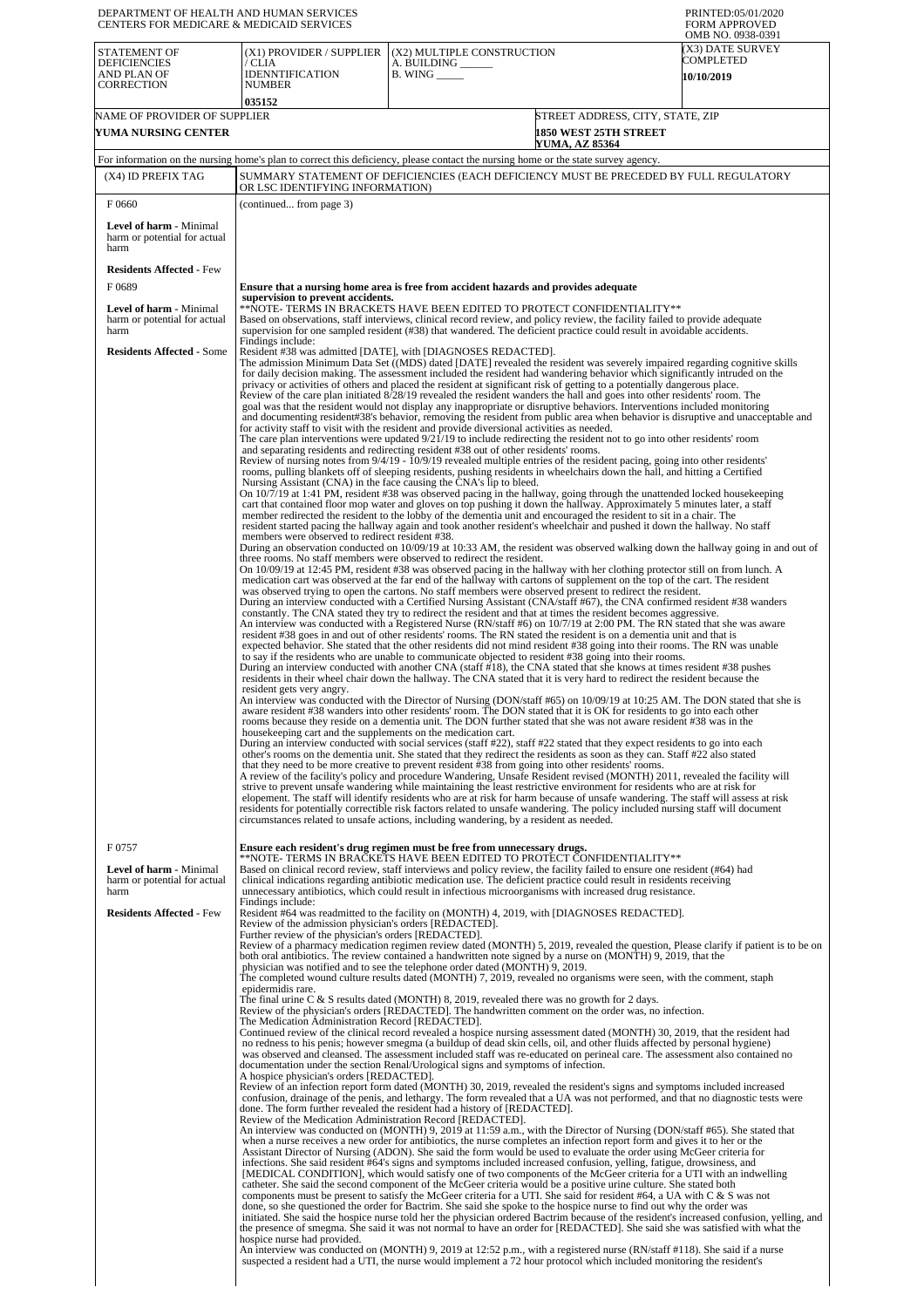FORM CMS-2567(02-99) Previous Versions Obsolete

Event ID: YL1O11 Facility ID: 035152 If continuation sheet<br>Page 4 of 5